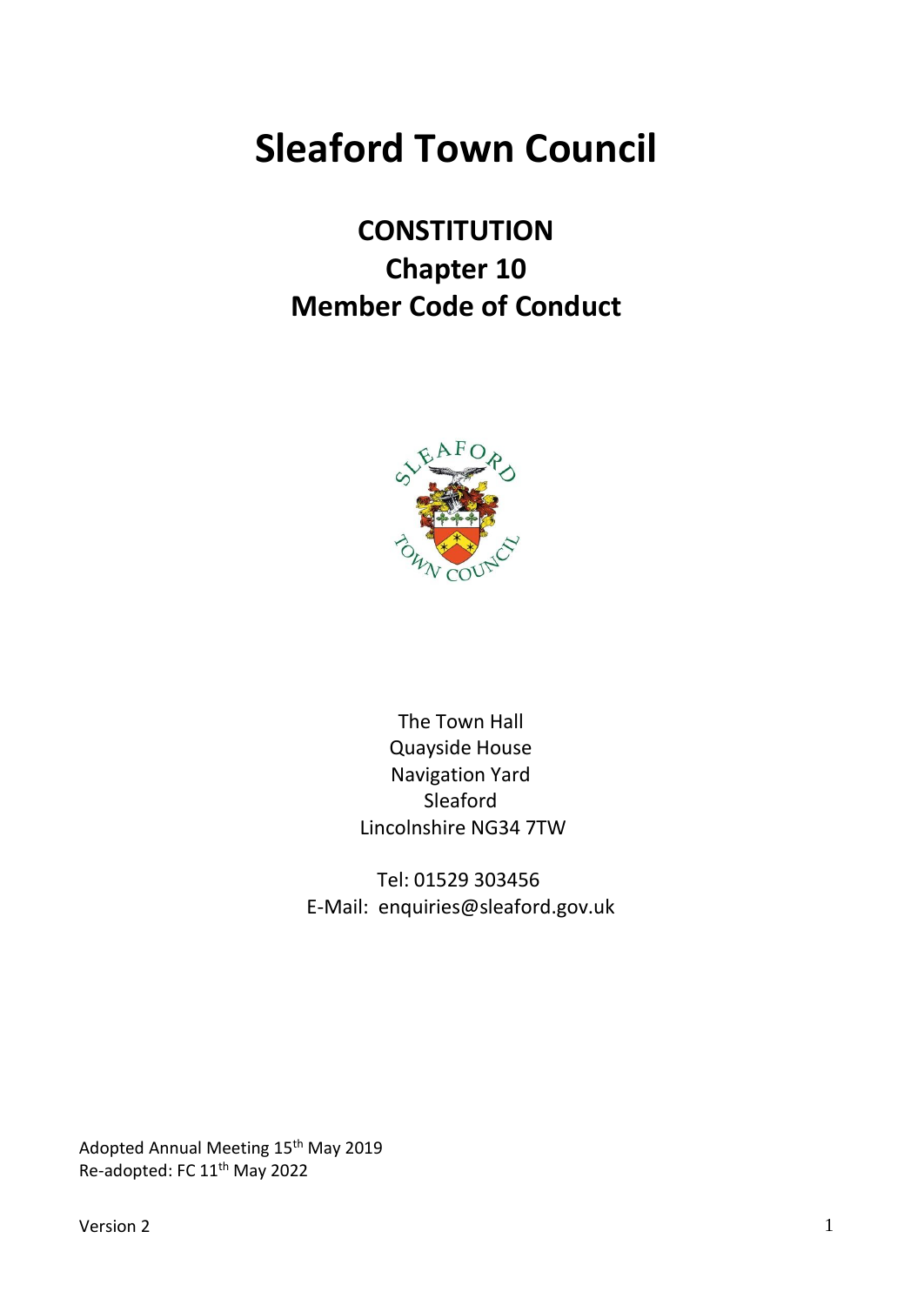### **Table of contents**

# **The Sleaford Town Council Councillors' Code of Conduct:-**

| 1. Introduction and Interpretation                                        | Page 2 |
|---------------------------------------------------------------------------|--------|
| 2. General Obligations                                                    | Page 3 |
| 3. Gifts and Hospitality                                                  | Page 4 |
| 4. Registration on Interests                                              | Page 4 |
| 5. Disclosure of Interest and Participation                               | Page 4 |
| 6. Decision-making and Predetermination                                   | Page 5 |
| 7. Dispensations                                                          | Page 5 |
| Appendix A – Disclosable Interests prescribed by The Relevant Authorities |        |
| (Disclosable Pecuniary Interests) Regulations 2012                        |        |
| Appendix B - Local Choice Disclosable Interests                           |        |

#### **1. Introduction and Interpretation**

- a) This Code applies to you as a Member of the Sleaford Town Council, ("the Council") when you act in your role as a Member or Co-opted Member
- b) You are a representative of the Council and the public will view you as such. Your actions can impact on how the Council as a whole is viewed.
- c) This Code is based on and is consistent with the principles of public life set out in Section 28 Localism Act 2011 which Sleaford Town Council endorses:
	- selflessness
	- integrity
	- objectivity
	- accountability
	- openness
	- honesty
	- leadership

Sleaford is under a duty to promote and maintain high standards of conduct by elected Members or co-opted Members.

- d) It is your responsibility to comply with the provisions of this Code when acting in your capacity as an elected Member or co-opted Member.
- e) In this Code –

"meeting" means any meeting of the Council, its Committees, or Working Groups.

- f) Members should note that the Act creates specific criminal offences in relation to the disclosure of pecuniary interests (See Appendix A). It is a criminal offence:
	- i. to fail to register a Disclosable Pecuniary Interest (DPI) you are aware of within 28 days of your election or re-election;
		- ii. to take part in the debate or vote at any meeting where you have a registered or unregistered DPI;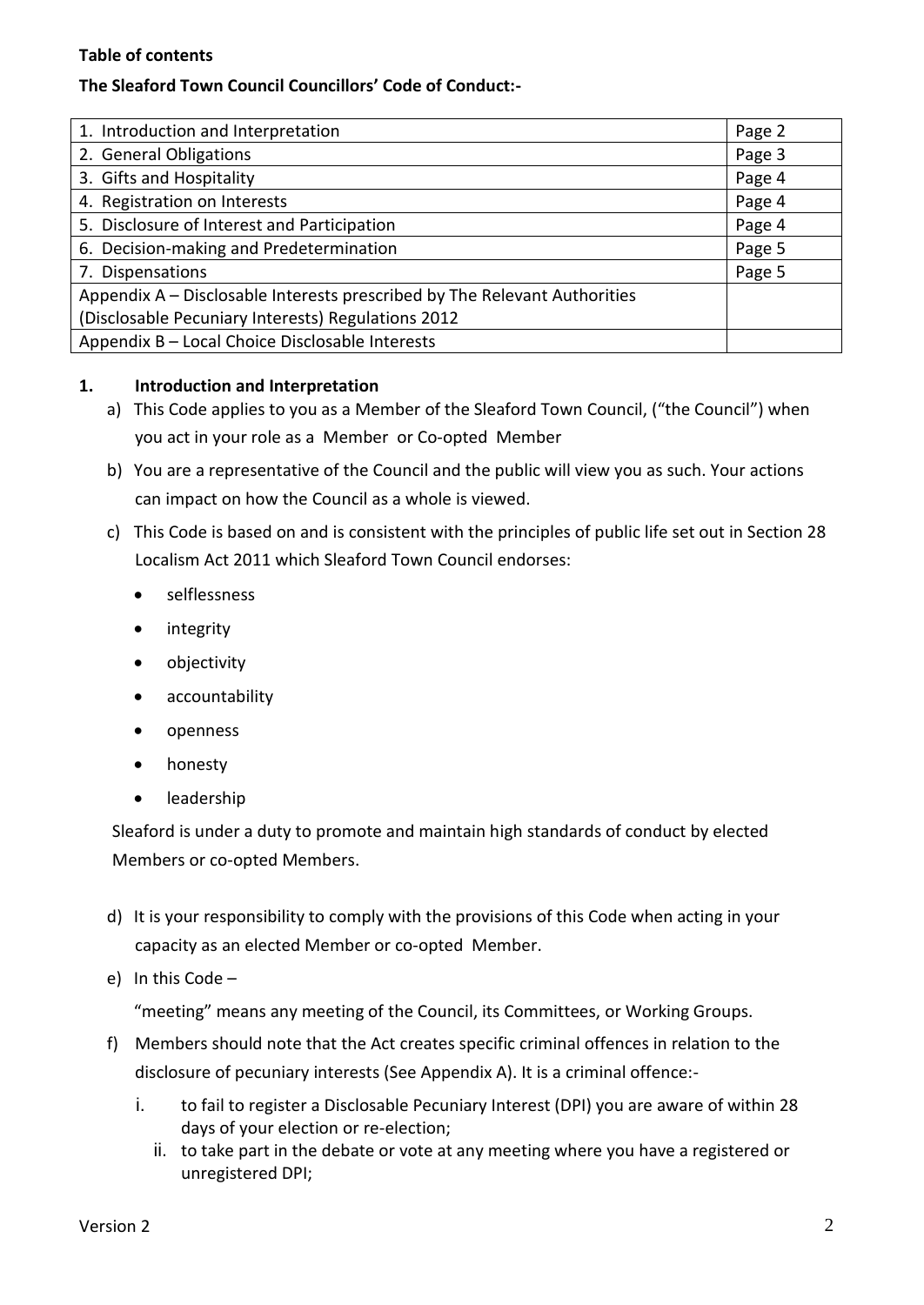- iii. to fail to declare at a meeting and/or to take part in the debate or vote, if you are aware you have a DPI which is not yet registered or notified to the Monitoring Officer;
- iv. if you have declared an unregistered DPI at a meeting, to fail to register that within 28 days of that declaration;
- v. to provide false or misleading information in relation to any registration or to be reckless as to its accuracy;
- vi. to take any steps or further action on a matter in which you have a DPI other than referring it elsewhere;

in each case without reasonable excuse

**Any such failure to notify the Monitoring Officer is a direct contravention of the Act** and may be investigated by the police and referred to the Director of Public Prosecutions. Upon conviction a person *may* be fined up to a maximum of £5,000 and/or disqualified for a period of up to 5 years from being or becoming (by election or otherwise) a Member or coopted Member of Sleaford Town Council or any other relevant authority.

#### **2. General Obligations**

- a) **You should** always treat Member colleagues, employees, other organisations and members of the public with respect.
- b) **You should not** conduct yourself in a manner which is contrary to the Council's duty to promote and maintain high standards of conduct by-Members.
- c) **You should not** disclose information given to you in confidence by anyone, or information acquired by you which you believe, or ought reasonably to be aware, is of a confidential nature, except where –
	- i. you have the consent of a person authorised to give it;
	- ii. you are required by law to do so;
	- iii. the disclosure is made to a third party for the purpose of obtaining professional legal advice provided that the third party agrees not to disclose the information to any other person; or
	- iv. the disclosure is  $-$ 
		- (a) reasonable and in the public interest;
		- (b) made in good faith and in compliance with the reasonable requirements of the Council; and
		- (c) you have consulted the Monitoring Officer or taken other independent legal advice prior to its release.
- d) **You should not** prevent another person from gaining access to information to which that person is entitled by law.
- e) **You should not** use or attempt to use your position as a Member improperly to confer on or secure for yourself or any other person an advantage or disadvantage.
- f) When using, or authorising the use by others, the resources of the Council -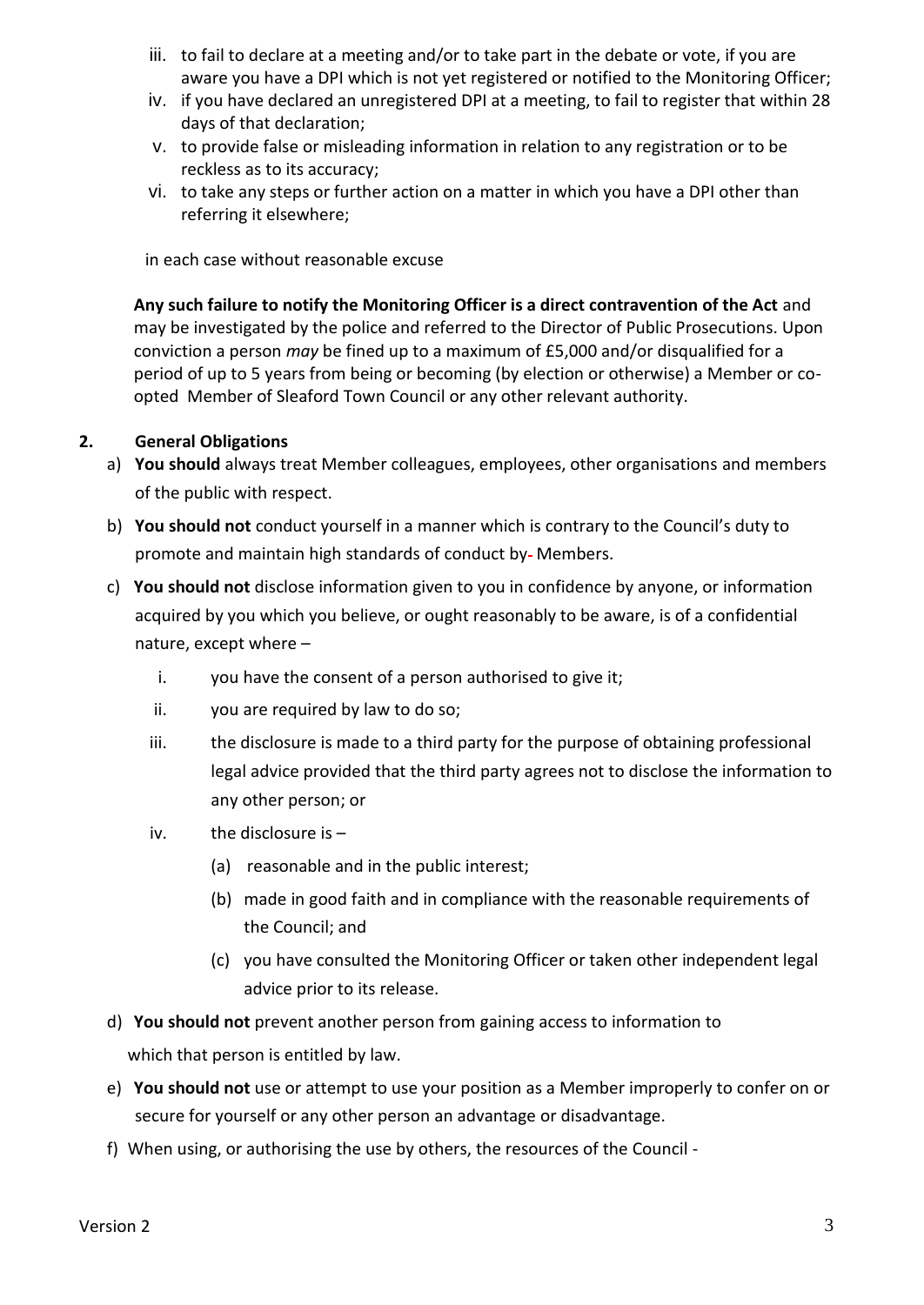- i. **Do** act in accordance with the Council's reasonable requirements and policies;
- ii. **Do** ensure that such resources are not used improperly for political purposes (including party political purposes) and
- iii. **Do** have regard to any applicable Local Authority Code of Publicity made under the Local Government Act 1986.

# **3. Gifts and Hospitality**

- a) **Do** exercise caution in accepting any gifts or hospitality which are (or which you reasonably believe to be) offered to you because you are a Member.
- b) **Do not** accept significant gifts or hospitality from persons seeking to acquire, develop or do business with the Council or from persons who may apply to the Council for any permission, licence or other significant advantage.
- c) **Do** register with the Monitoring Officer any gift or hospitality with an *estimated* value of at least £50 within 28 days of its receipt.

# **4. Registration of Interests**

- a) **Do** notify the Monitoring Officer of your disclosable pecuniary interests (Listed in Appendix A), or other interests which the Council has decided are appropriate for registration (Appendix B), within 28 days of the Town Council's Local Code of Conduct being adopted, or within 28 days of being elected or appointed to office.
- b) **Do** similarly notify the Monitoring Officer of any disclosable pecuniary or other interests not already registered within 28 days of your re-election or re-appointment to office.
- c) **Do** be aware that disclosable pecuniary interests include not only your interests but also the interests of your spouse or civil partner, a person with whom you are living as husband or wife or a person with whom you are living as if they were a civil partner, so far as you are aware of the interests of that person.
- d) A Member need only declare on the public register of interests the existence but not the details of any interest which the Monitoring Officer agrees is a 'sensitive interest'. A sensitive interest is one which, if disclosed on a public register, could lead the Member or a person connected with the Member to be subject to violence or intimidation.

# **5. Disclosure of Interests and Participation**

- a) **Do** disclose to a meeting at which you are present any disclosable pecuniary interest, or other non-pecuniary interest which the Council has decided is appropriate for disclosure. (Where the interest is a sensitive interest you should disclose the interest but not the nature of it).
- b) **Do** notify the Monitoring Officer of any interest not already registered that is disclosed to a meeting under paragraph 5(a) above within 28 days of the disclosure.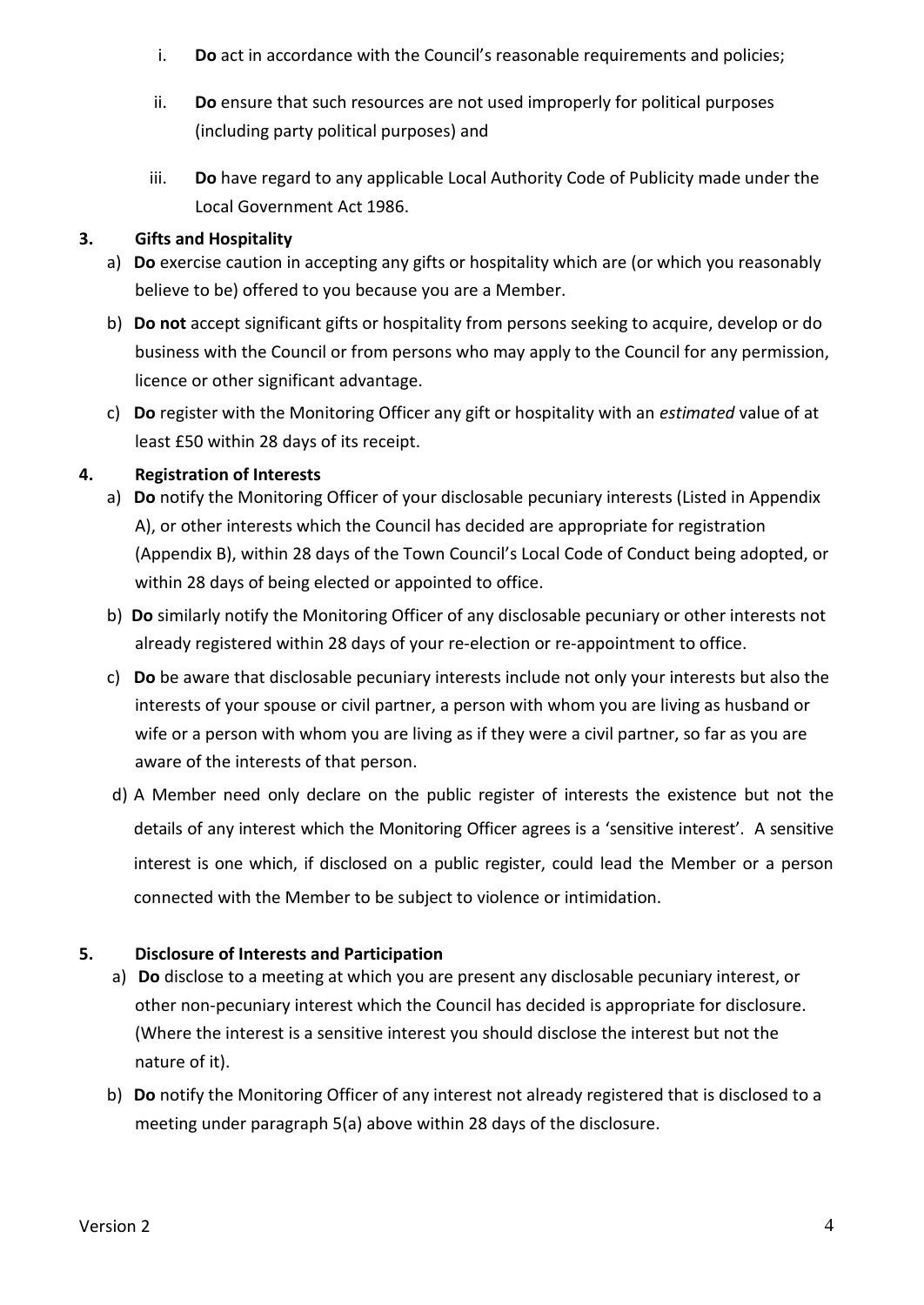- c) **Do** withdraw from the meeting during the consideration of the matter in which you have a disclosable pecuniary interest and **do not** participate in any discussion, or vote on the issue (including any sensitive disclosable pecuniary interest), unless you have been granted a dispensation.
- d) **You can** participate in a discussion and vote on the matter where you have a local choice non-pecuniary interest (including any such sensitive interest).
- e) There are some decisions that affect every Member and where a decision relates to one of the functions of the authority set out below and the condition which follows that function does not apply to you when making that decision, you may participate in that decision:
	- i) An allowance, payment or indemnity given to Members;
	- ii) Any ceremonial honour given to Members and
	- i. Setting Council Tax or a Precept under the Local Government Finance Act 1992.

# **6. Decision-making and Predetermination**

- a) Where you have been involved in campaigning in your political role on an issue which does not impact on your personal and/or professional life, you should not be prohibited from participating in a decision in your political role as a Member.
- b) **Do not** place yourself under any financial or other obligation to outside individuals or organisations that might seek to influence you in the performance of your official duties.
- c) When making a decision, **do** consider the matter with an open mind and on the facts before the meeting at which the decision is to be made, listening to the advice of relevant parties, including advice from officers, and taking all relevant information into consideration, remaining objective and making decisions on merit.

# **7. Dispensations**

Dispensations requests shall be in writing and submitted to the Proper Officer as soon as possible before the meeting, or failing that, at the start of the meeting for which the dispensation is required.

# **Appendix A – Disclosable Pecuniary Interests prescribed by The Relevant Authorities (Disclosable Pecuniary Interests) Regulations 2012**

Disclosable pecuniary interests include not only your interests but also the interests of your spouse or civil partner, a person with whom you are living as husband or wife or a person with whom you are living as if they were a civil partner, so far as you are aware of the interests of that person.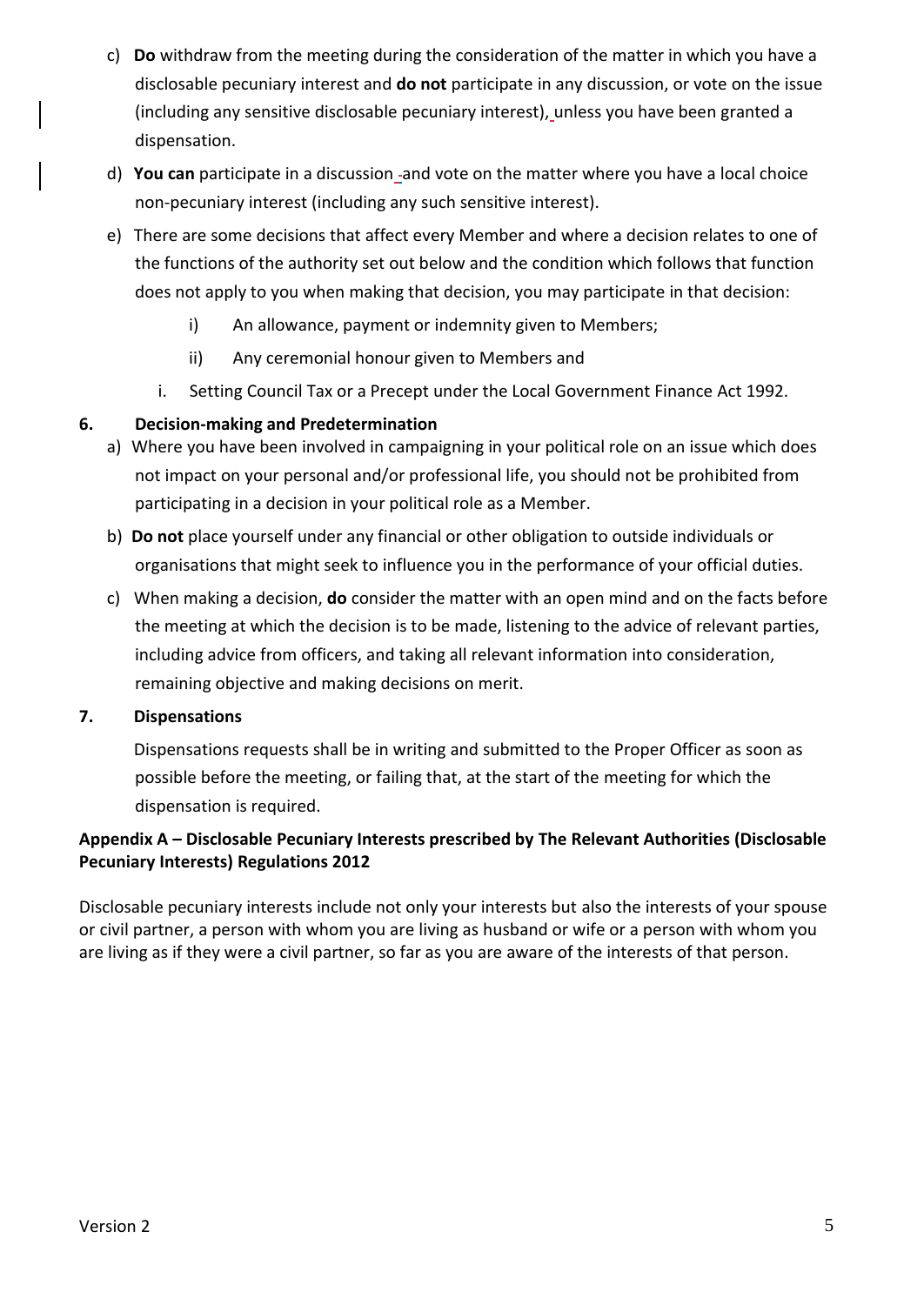| Subject                                                 | Prescribed description                                                                                                                                                                                                                                                                                                                                                                                                                                                                                                                                                                               |
|---------------------------------------------------------|------------------------------------------------------------------------------------------------------------------------------------------------------------------------------------------------------------------------------------------------------------------------------------------------------------------------------------------------------------------------------------------------------------------------------------------------------------------------------------------------------------------------------------------------------------------------------------------------------|
| 1. Employment, office, trade,<br>profession or vocation | Any employment, office, trade, profession or vocation carried on<br>for profit or gain.                                                                                                                                                                                                                                                                                                                                                                                                                                                                                                              |
| 2. Sponsorship                                          | Any payment or provision of any other financial benefit (other<br>than from the relevant authority) made or provided within the<br>relevant period in respect of any expenses incurred by M in<br>carrying out duties as a Member or towards the election expenses<br>of M. This includes any payment or financial benefit from a trade<br>Union within the meaning of the Trade Union and Labour<br>Relations (Consolidation) Act 1992(1).                                                                                                                                                          |
| 3. Contracts                                            | Any contract which is made between the relevant person (or a<br>body in which the relevant person has a beneficial interest) and<br>the relevant authority-<br>(a) under which goods or services are to be provided or works are<br>to be executed; and<br>(b) which has not been fully discharged.                                                                                                                                                                                                                                                                                                  |
| 4. Land                                                 | Any beneficial interest in land which is within the area of the<br>relevant authority.                                                                                                                                                                                                                                                                                                                                                                                                                                                                                                               |
| 5. Licences                                             | Any licence (alone or jointly with others) to occupy land in the<br>area of the relevant authority for a month or longer.                                                                                                                                                                                                                                                                                                                                                                                                                                                                            |
| 6. Corporate tenancies                                  | Any tenancy where (to M's knowledge)-<br>(a) the landlord is the relevant authority; and<br>(b) the tenant is a body in which the relevant person has a<br>beneficial interest.                                                                                                                                                                                                                                                                                                                                                                                                                      |
| 7. Securities                                           | Any beneficial interest in securities of a body where-<br>(a) that body (to M's knowledge) has a place of business or land in<br>the area of the relevant authority; and<br>$(b)$ either-<br>(i) the total nominal value of the securities exceeds £25,000 or<br>one hundredth of the total issued share capital of that body; or<br>(ii) if the share capital of that body is of more than one class, the<br>total nominal value of the shares of any one class in which the<br>relevant person has a beneficial interest exceeds one hundredth<br>of the total issued share capital of that class. |

# **Appendix B – Local Choice Disclosable Interests**

The Council has decided that it is appropriate for you to register and disclose non-pecuniary interests that arise from your Membership of or your occupation of a position of general control or management in the following bodies -

- i. bodies to which you have been appointed or nominated by the Council;
- ii. bodies exercising functions of a public nature;